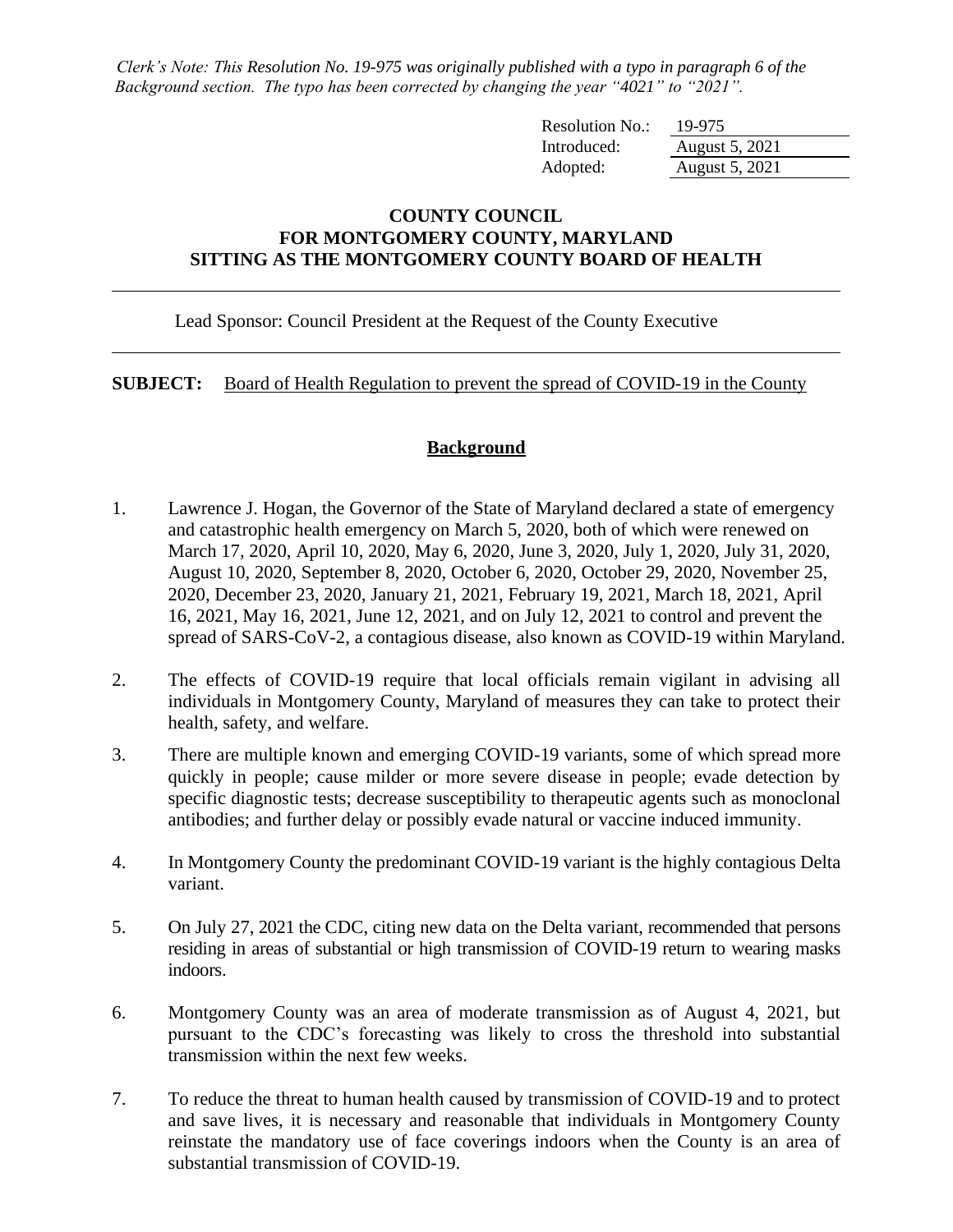- 8. The Montgomery County Executive, Marc Elrich, and the Montgomery County Health Officer, Dr. Travis Gayles, recommend that face coverings be required when Montgomery County's transmission status is substantial transmission.
- 9. According to clinical trials, the vaccine efficacy of the Pfizer-BioNTech Vaccine was 95.0% against symptomatic, laboratory-confirmed COVID-19 in people age 16 years and older without evidence of previous SARS-CoV-2 infection following receipt of 2 doses of Pfizer-BioNTech COVID-19 Vaccine. The vaccine efficacy of the Moderna Vaccine was 94.1% against symptomatic, laboratory-confirmed COVID-19 following receipt of 2 doses of Moderna COVID-19 Vaccine. The vaccine efficacy of the Janssen/Johnson & Johnson Vaccine was 66.3% at least 14 days after vaccination against symptomatic, laboratoryconfirmed COVID-19 in persons without evidence of previous SARS-CoV-2 infection; 93.1% for the prevention of COVID-19-associated hospitalization; and 75% against allcause death.
- 10. Vaccination against COVID-19 not only decreases the likelihood that a person will die or be hospitalized from COVID-19, but it also decreases the likelihood that an individual will spread COVID-19 to others. According to the CDC, a growing body of evidence indicates that vaccinated persons are less likely than unvaccinated persons to transmit SARS-CoV-2 to others.
- 11. The government of Montgomery County employs over 10,000 individuals, many of whom interact with and serve County residents on a daily basis. The public deserves to know that its government provides services to residents in the safest manner possible by ensuring that government employees are fully vaccinated against, or regularly tested for, COVID-19. In addition, County employees deserve to work in the safest possible work environment, where they are assured that their colleagues are fully vaccinated, or undergo regular testing, to prevent the spread of COVID-19.
- 12. Pursuant to Md. Code Ann. Local Government §10-328(b) a county may provide for the prevention of contagious diseases in the county.
- 13. A local Board of Health may, pursuant to Md. Code Ann. Health Gen. §3-202(d), adopt and enforce rules and regulations on any cause of disease in the county.
- 14. Pursuant to Montgomery County Code 2-65, the Montgomery County Council is and may act as the County Board of Health.
- 15. Rule 4(d) of the Council's Rules of Procedure provide that before the Board of Health adopts a regulation, the Council President must advertise a public hearing in a newspaper circulated throughout the County at least 15 days before the hearing and notify the governing body or chief executive officer of each municipality in the County at least 15 days before the hearing. Rule 4(d) allows the President to waive these notice provisions if a public health emergency requires immediate action. The Council President has waived these notice requirements because of the public health emergency caused by COVID-19.
- 16. The County Council, sitting as the Board of Health, finds after hearing the testimony and other evidence in the record of the public hearing that this public health regulation is necessary to protect the health of County residents.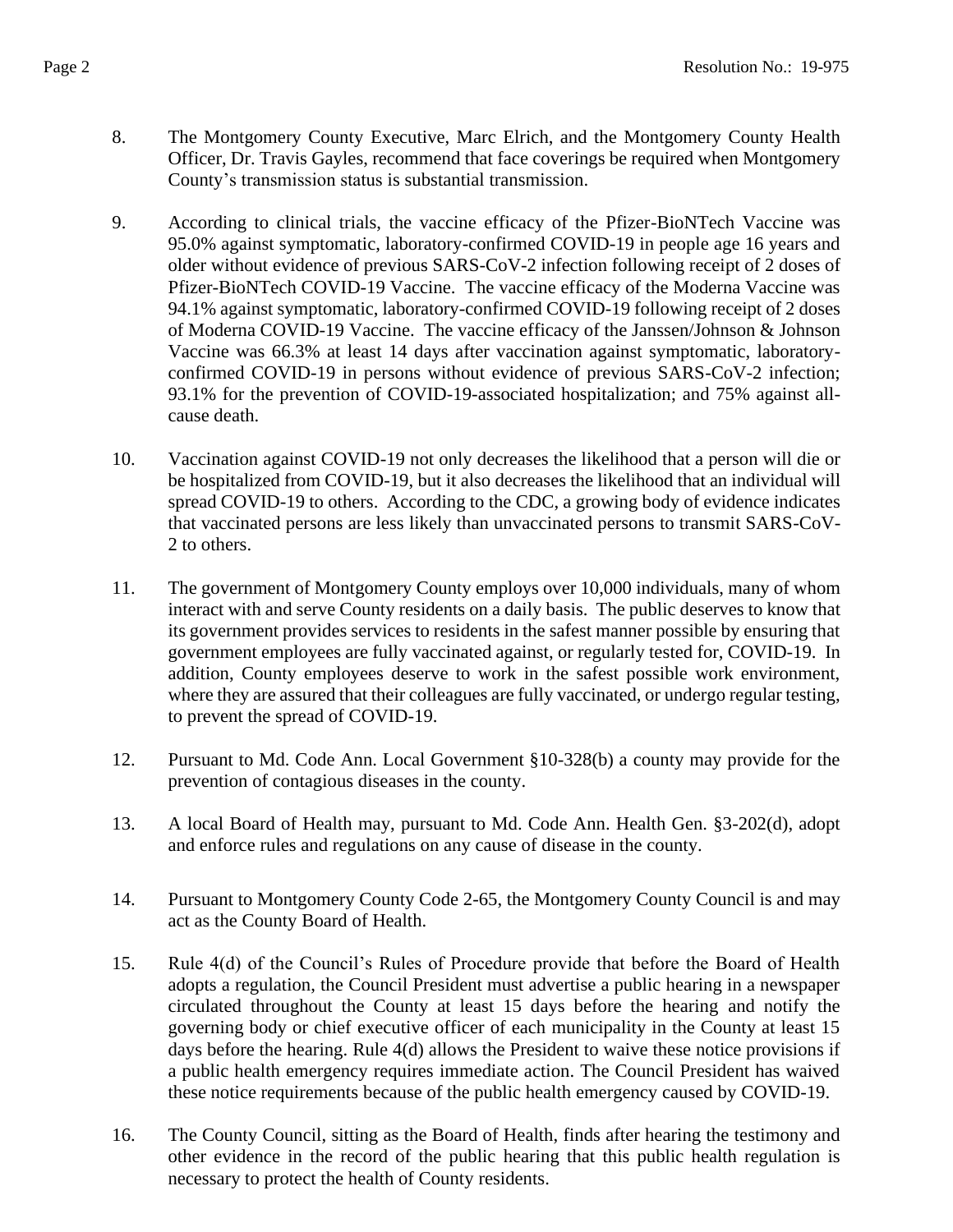## **Action**

The County Council for Montgomery County, Maryland, sitting as the County Board of Health, finds that this is an emergency and approves the following regulation: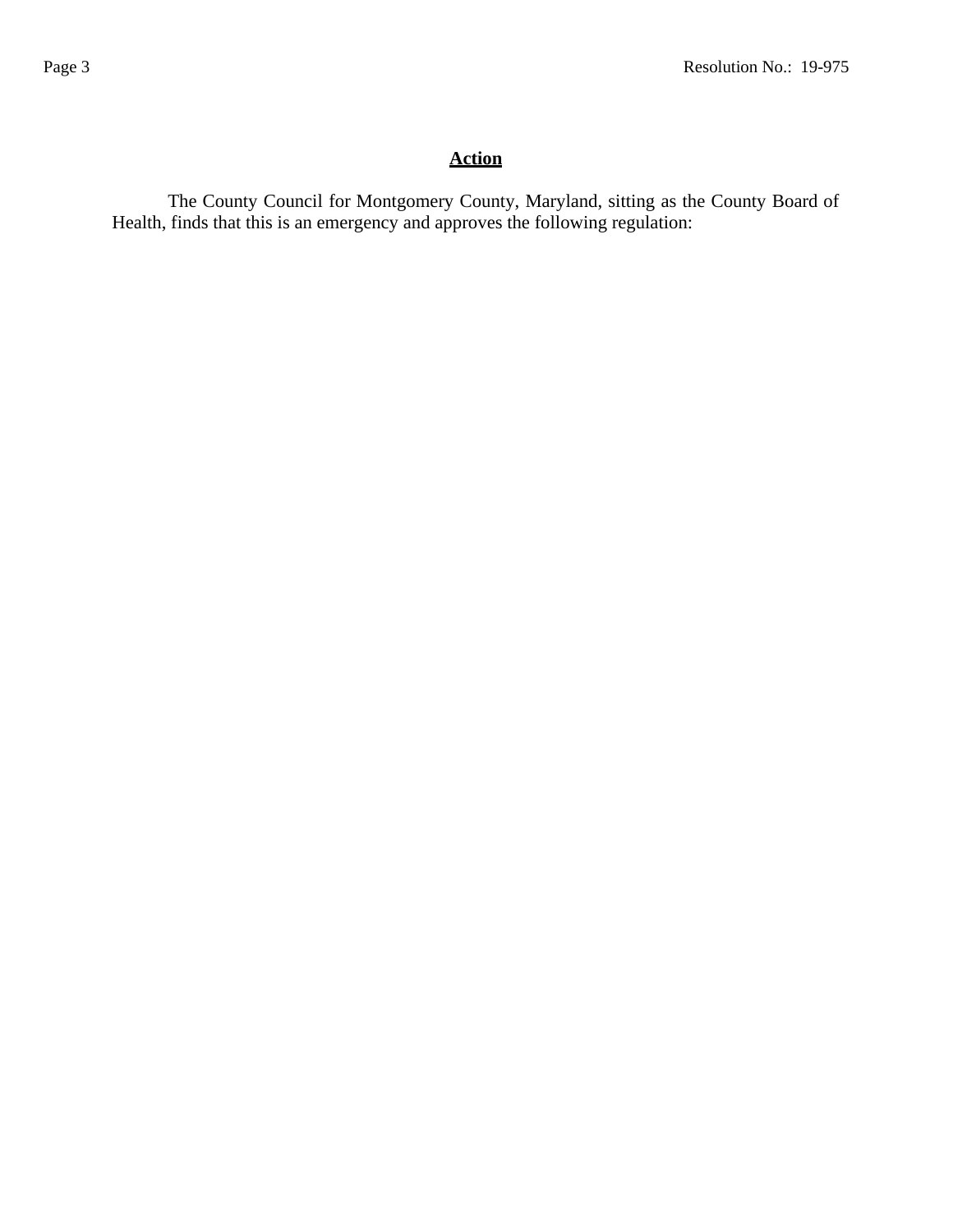| 1              | 1. | Definitions.   |                                                                                     |
|----------------|----|----------------|-------------------------------------------------------------------------------------|
| $\overline{2}$ |    | a.             | County employee means an individual employed by the County, regardless              |
| 3              |    |                | of the individual's merit system status or representation by an employee            |
| 4              |    |                | organization.                                                                       |
| 5              |    | $\mathbf b$ .  | COVID-19 test means a diagnostic test authorized by the Food and Drug               |
| 6              |    |                | Administration to detect whether an Individual has a SARS-CoV-2                     |
| 7              |    |                | infection.                                                                          |
| 8              |    | $\mathbf{c}$ . | <i>Face covering</i> means a covering that fully covers a person's nose, mouth,     |
| 9              |    |                | and chin and is secured to the person's head, including cloth face coverings,       |
| 10             |    |                | scarves, and bandanas. It does not include face covering with a valve; or           |
| 11             |    |                | solely wearing a face shield.                                                       |
| 12             |    | d.             | <i>Moderate transmission</i> means 10-49.99 total new cases per 100,000             |
| 13             |    |                | persons in the past 7 days or 5-7.99% test positivity during the past 7 days.       |
| 14             |    | e.             | <i>Public transportation</i> means shared-ride surface transportation services that |
| 15             |    |                | are open to the general public, including without limitation, taxi services,        |
| 16             |    |                | ride-sharing services, car services, and transit services operating within          |
| 17             |    |                | Montgomery County. Examples of <i>public transportation</i> include Ride-On         |
| 18             |    |                | bus service, WMATA bus and train service, MARC train service, and                   |
| 19             |    |                | Mobility and Paratransit services.                                                  |
| 20             |    | f.             | Substantial transmission means 50-99.99 total new cases per 100,000                 |
| 21             |    |                | persons in the past 7 days or 8-9.99% test positivity during the past 7 days.       |
| 22             | 2. |                | <b>Face Coverings.</b>                                                              |
| 23             |    | a.             | Requirement to Wear Face Coverings. Upon notice by the Health Officer               |
| 24             |    |                | or his designee under paragraph 3. that the County has become an area of            |
| 25             |    |                | substantial transmission, and without further action by the Board of Health:        |
| 26             |    |                | All persons in the County over the age of two (2) years old must<br>i.              |
| 27             |    |                | wear face coverings indoors at any location accessible to the public.               |
| 28             |    | $\mathbf b$ .  | <i>Exceptions</i> . Paragraph 2.a. does not require persons to wear face coverings: |
| 29             |    |                | if, due to a bona fide disability or medical condition, it would be<br>i.           |
| 30             |    |                | unsafe for the person to do so;                                                     |
| 31             |    |                | ii.<br>to the extent wearing a face covering would impede communication             |
| 32             |    |                | by or with persons who have a hearing impairment or other                           |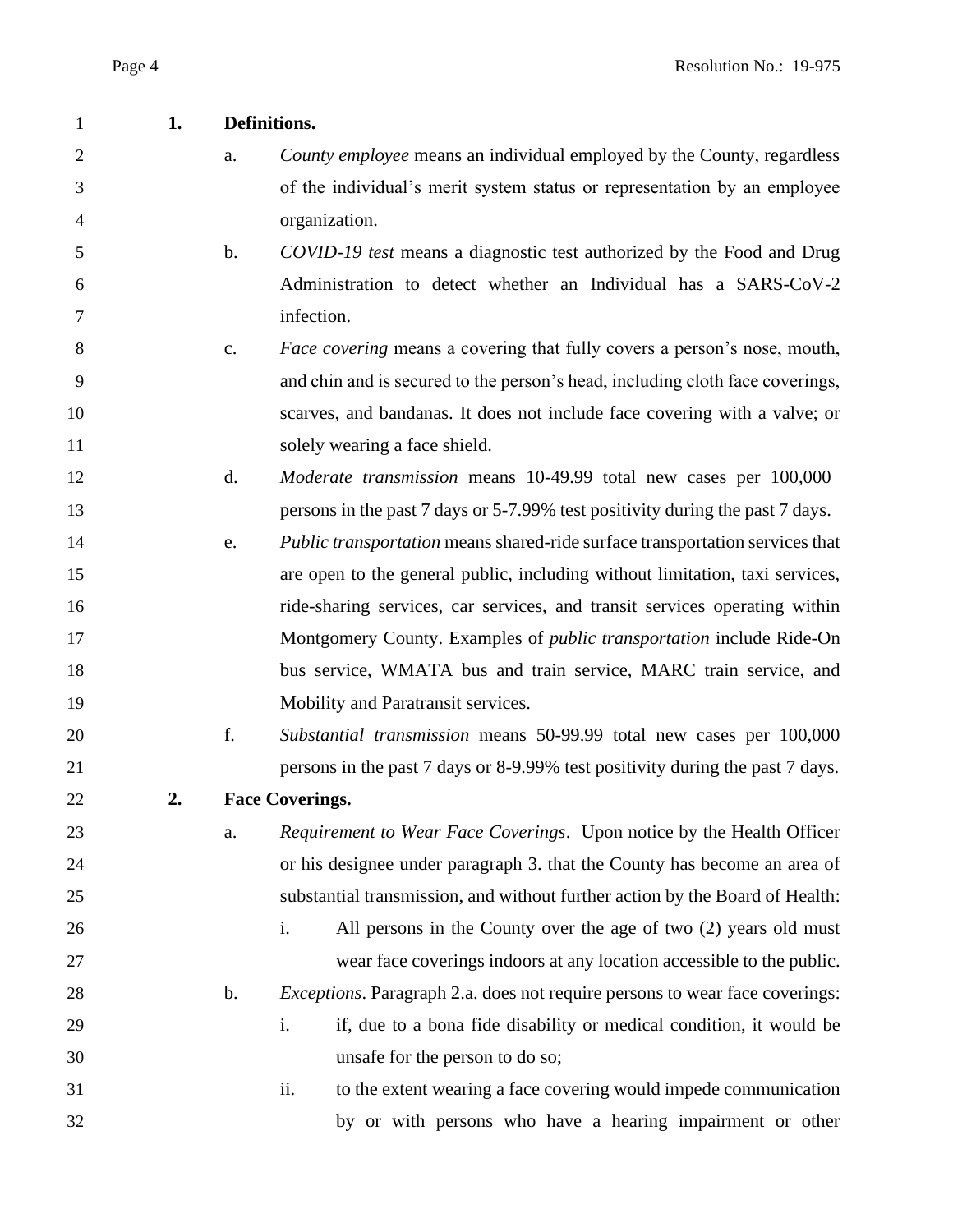| 33 |    |         |             | disability, where the ability to see the mouth is essential for             |
|----|----|---------|-------------|-----------------------------------------------------------------------------|
| 34 |    |         |             | communication;                                                              |
| 35 |    |         | iii.        | if wearing a face covering would subject the person to an unsafe            |
| 36 |    |         |             | working condition, as determined by federal, state, or local                |
| 37 |    |         |             | occupational safety regulators or workplace safety guidelines;              |
| 38 |    |         | iv.         | to the extent wearing a face covering would make it impossible to           |
| 39 |    |         |             | receive services requiring access to the face, mouth, or head,              |
| 40 |    |         |             | including without limitation, dental care, shaving, and facial              |
| 41 |    |         |             | treatments;                                                                 |
| 42 |    |         | ${\bf V}$ . | while consuming food or beverages;                                          |
| 43 |    |         | vi.         | while swimming or engaging in other physical activities where the           |
| 44 |    |         |             | use of a Face Covering is likely to pose a bona fide safety risk;           |
| 45 |    |         | vii.        | while operating any public transportation conveyance, provided that         |
| 46 |    |         |             | the person is:                                                              |
| 47 |    |         |             | the sole operator of the conveyance, and<br>(1)                             |
| 48 |    |         |             | located in a separate compartment that is off-limits to riders;<br>(2)      |
| 49 |    |         | viii.       | to the extent it is necessary to observe the person's entire face to        |
| 50 |    |         |             | verify such person's identity for bona fide security purposes;              |
| 51 |    |         | ix.         | when a person is giving a speech or performing for broadcast or an          |
| 52 |    |         |             | audience, if no one in a location accessible to the public is within six    |
| 53 |    |         |             | feet of the speaker; or                                                     |
| 54 |    |         | х.          | pursuant to a Letter of Approval by the Health Officer or his               |
| 55 |    |         |             | designee under paragraph 4 of this resolution.                              |
| 56 |    | c.      |             | The requirement to wear face coverings under subparagraph a. terminates,    |
| 57 |    |         |             | without further action by the Board of Health, when the County returns to a |
| 58 |    |         |             | status of moderate transmission for 7 consecutive days.                     |
| 59 | 3. | Notice. |             |                                                                             |
| 60 |    | a.      |             | The Health Officer or his designee promptly must notify the County          |
| 61 |    |         |             | Council Sitting as the Board of Health, and the County Executive, of any    |
| 62 |    |         |             | change in the County's transmission status. At least once daily, the Health |
| 63 |    |         |             | Officer or his designee must update the County website with the County's    |
| 64 |    |         |             | current community transmission status, including information on the total   |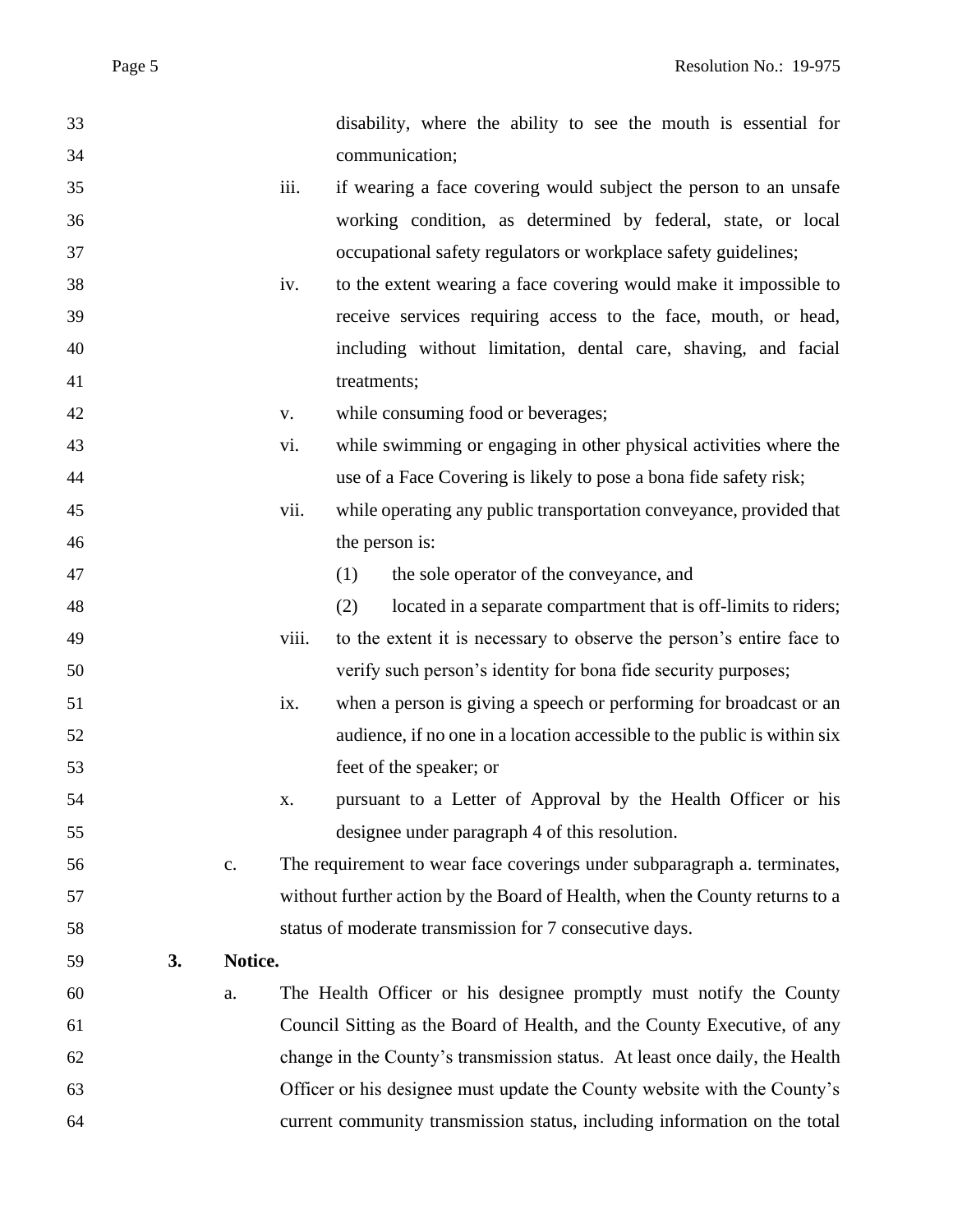| 65 |    |               | new cases per 100,000 persons in the past 7 days and the test positivity         |
|----|----|---------------|----------------------------------------------------------------------------------|
| 66 |    |               | percentage during the past 7 days.                                               |
| 67 |    | $\mathbf b$ . | The Health Officer or his designee promptly must take reasonable steps to        |
| 68 |    |               | notify the public if the County has become an area of substantial                |
| 69 |    |               | transmission. The notification:                                                  |
| 70 |    |               | i.<br>must include the date and time that the mask mandate under                 |
| 71 |    |               | paragraph 2.a. takes effect pursuant to this regulation;                         |
| 72 |    |               | must be posted on the County website and distributed through a<br>ii.            |
| 73 |    |               | press release; and                                                               |
| 74 |    |               | must be sent, via email distribution list, to the governing body or<br>iii.      |
| 75 |    |               | chief executive officer of each municipality in the County.                      |
| 76 | 4. |               | Letters of Approval Consistent with CDC Guidance.                                |
| 77 |    | a.            | If a person, organization, or venue is unclear about the application of this     |
| 78 |    |               | regulation to their business, event, or activity, or seeks a modification to the |
| 79 |    |               | face covering requirement under paragraph 2.a. consistent with CDC               |
| 80 |    |               | guidelines, they may seek a Letter of Approval from the Health Officer or        |
| 81 |    |               | his designee.                                                                    |
| 82 |    | $\mathbf b$ . | Requests for a Letter of Approval must be submitted a minimum of 5               |
| 83 |    |               | business days before a scheduled event or activity for which a Letter of         |
| 84 |    |               | Approval is required. Failure to submit a timely request will result in an       |
| 85 |    |               | automatic denial of the Letter of Approval.                                      |
| 86 |    | c.            | Failure to obtain a required Letter of Approval prior to proceeding with an      |
| 87 |    |               | event or activity will be considered to be a violation of this regulation and    |
| 88 |    |               | could subject the requestor, organization, or venue to the appropriate fines     |
| 89 |    |               | and sanctions.                                                                   |
| 90 |    | d.            | Any person, organization, or venue that is found to have held an                 |
| 91 |    |               | unauthorized event or activity without a Letter of Approval will be              |
| 92 |    |               | automatically disqualified from receiving a future Letter of Approval.           |
| 93 |    | e.            | A Letter of Approval may be issued by the Health Officer or his designee         |
| 94 |    |               | only to the extent that the conditions of approval in the Letter are consistent  |
| 95 |    |               | with CDC guidelines in place at the time the Letter is issued.                   |
| 96 | 5. |               | County employees - COVID-19 prevention requirements.                             |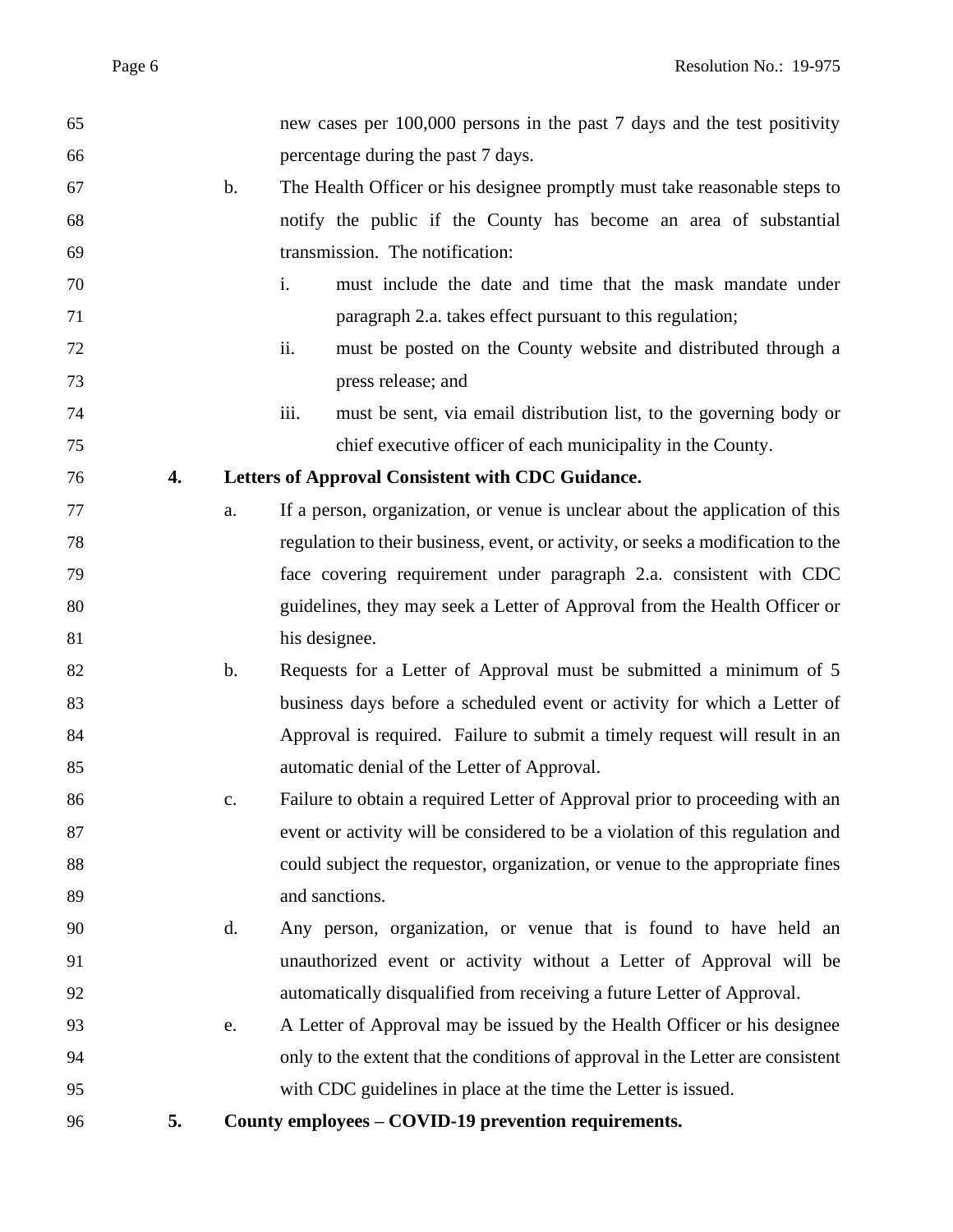| 97  |    | a.    |                   | On or before August 20, 2021, the County Executive must report to the                 |
|-----|----|-------|-------------------|---------------------------------------------------------------------------------------|
| 98  |    |       |                   | Board of Health regarding:                                                            |
| 99  |    | i.    |                   | an implementation plan and schedule to require each County                            |
| 100 |    |       |                   | employee who reports to work at a County facility to:                                 |
| 101 |    |       | A.                | provide to the County, on a weekly basis, proof of a negative                         |
| 102 |    |       |                   | COVID-19 test; or                                                                     |
| 103 |    |       | <b>B.</b>         | attest to the County that the employee is fully vaccinated                            |
| 104 |    |       |                   | against COVID-19; and                                                                 |
| 105 |    | ii.   |                   | a method by which aggregate data on County employee vaccination                       |
| 106 |    |       |                   | and County employee COVID-19 testing will be made available to                        |
| 107 |    |       | the public.       |                                                                                       |
| 108 |    | $b$ . |                   | On or before August 31, 2021, and weekly thereafter, the County Executive             |
| 109 |    |       |                   | must report to the Board of Health, and must make available to the public,            |
| 110 |    |       |                   | aggregate data on County employee vaccination and County employee                     |
| 111 |    |       | COVID-19 testing. |                                                                                       |
| 112 | 6. |       |                   | <b>Enforcement.</b> This Order must be enforced by any County department or agency    |
| 113 |    |       |                   | that has authority over the subject matter of any particular provision and the        |
| 114 |    |       |                   | Montgomery County Police Department.                                                  |
| 115 | 7. |       |                   | Applicability. This regulation applies Countywide.                                    |
| 116 | 8. |       |                   | Severability. If the application of this regulation or any part of it to any facts or |
| 117 |    |       |                   | circumstances is held invalid, the rest of the regulation and its application to all  |
| 118 |    |       |                   | other facts and circumstances is intended to remain in effect.                        |
| 119 | 9. |       |                   | <b>Effective Date.</b> This regulation takes effect on August 7, 2021 at 12:00 a.m.   |
|     |    |       |                   |                                                                                       |